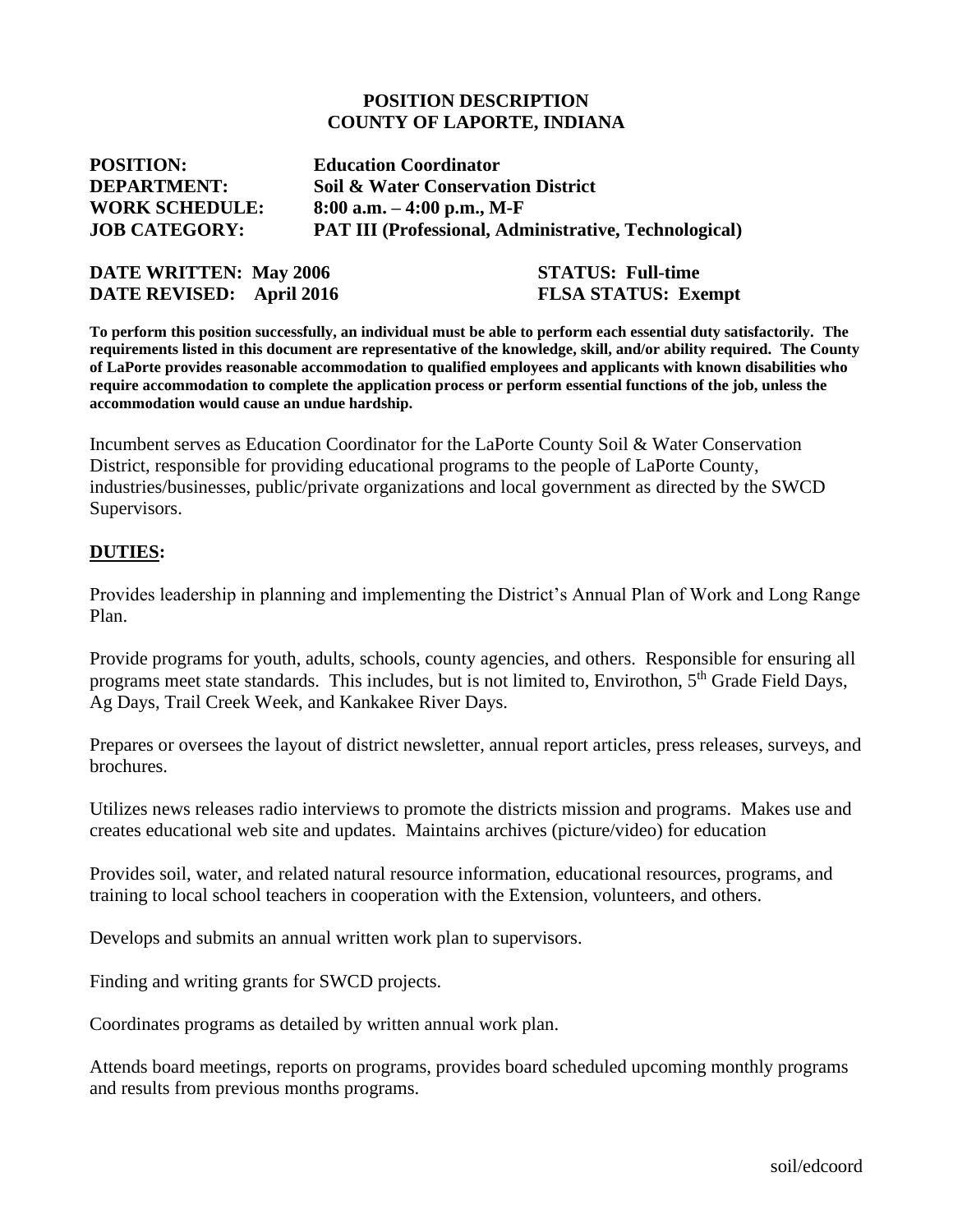Prepares and submits Annual Report for publication on behalf of LaPorte County Soil & Water Conservation District Board.

Attends training sessions and performs duties as required outside of regular work hours.

Represent supervisors and District on a day to day basis.

Applies standard department policies and procedures to individual situations and reports directly to the SWCD supervisors.

Performs related duties as assigned.

# **I. JOB REQUIREMENTS:**

High school diploma or GED. Baccalaureate Degree Natural Resources, Environmental Education, or equivalent previous work related experience preferred.

Must be at least 18 years of age.

Knowledge of basic soil and water conservation principles, practices, methods, and procedures. Knowledge of soils and their relationships to other sciences. Knowledge of surface water and groundwater issues.

Knowledge of natural resource curriculum development and implementation. Ability to manage and facilitate educational programs.

Familiarity with current trends and reliable methods for teaching environmental education.

Demonstrated program management, organization, team leadership skills. Ability to facilitate group meetings and lead participants to reaching consensus.

Ability to train, mentor, and/or direct assigned personnel, plan and make work assignments.

Ability to effectively communicate orally and in writing with co-workers, other County departments, federal, states, and local agencies/departments, schools, churches, social clubs, local businesses, and the public, including being sensitive to professional ethics, gender, cultural diversities, and disabilities.

Ability to work independently with minimal supervision and as part of a team with solid judgment and problem solving skills, along with maintaining a harmonious work relationship.

Ability to oversee safety of students/teachers in indoor and outdoor environments.

Working knowledge of standard office procedures and computer software used by department, with ability to apply such knowledge to a variety of interrelated processes, tasks, and operations.

Working knowledge of standard English grammar, spelling, and punctuation, and ability to prepare correspondence and detailed written reports as required.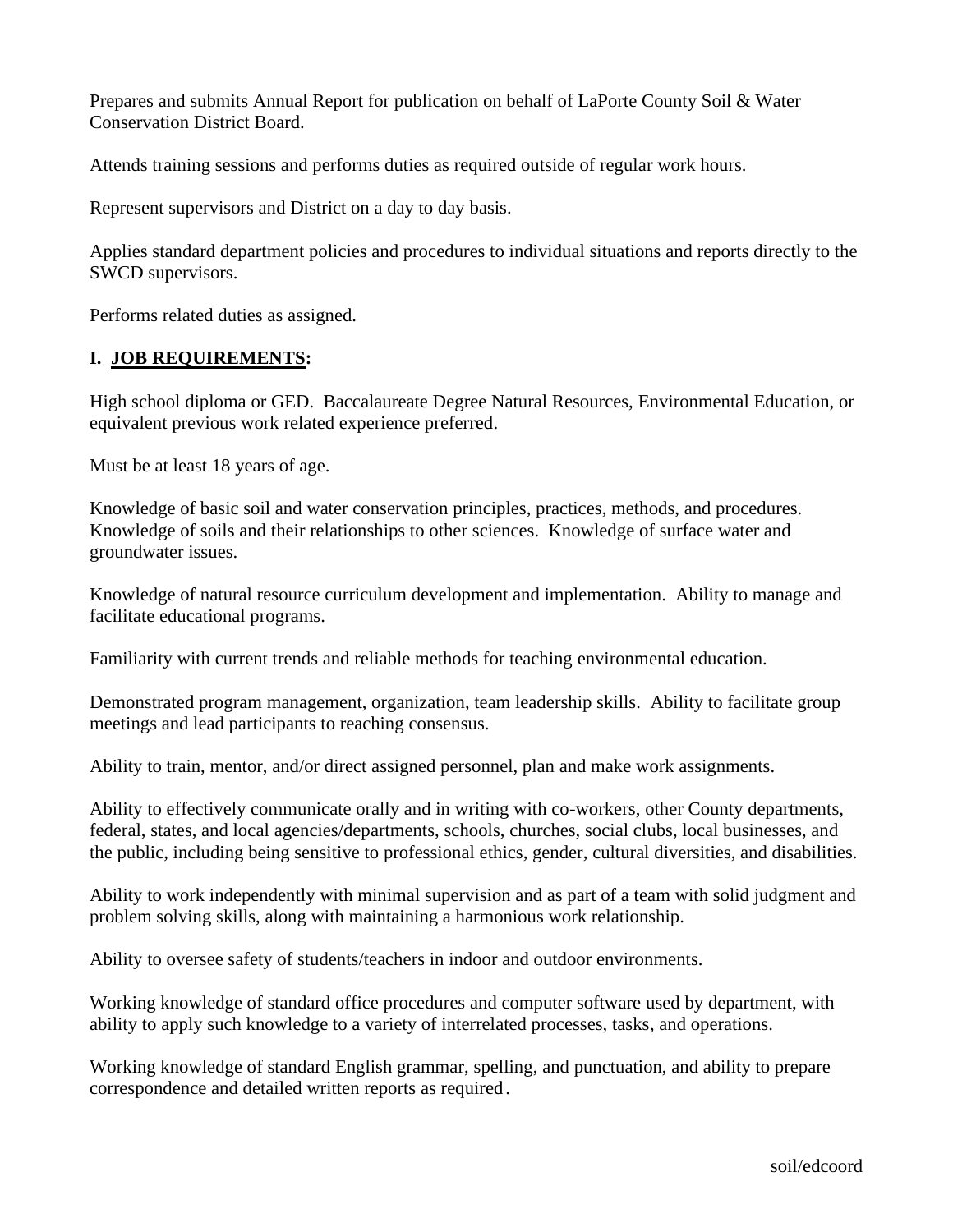Ability to operate standard office equipment, including computer, printer, laminating machine, calculator, telephone, copier, and fax machine.

Ability to provide public access to or maintain confidentiality of department information and records according to state requirements.

Ability to comply with all employer and department policies and work rules, including, but not limited to, attendance, safety, drug-free workplace, and personal conduct.

Ability to work on several tasks at the same time and work rapidly for long periods, occasionally under time pressure.

Ability to understand, memorize, retain, and carry out written or oral instructions and present findings in oral or written form.

Ability to occasionally work extended hours, evenings, and weekends, and occasionally travel out of town for training and conferences, sometimes overnight.

Possession of a valid Indiana driver's license and a demonstrated safe driving record.

# **II. DIFFICULTY OF WORK:**

Incumbent operates within broad and general guidelines, exercising discretion and independent judgment in selecting the appropriate approach or adapting unclear guidelines to address specific situations. Numerous duties are performed that are not directly related to one another.

# **III. RESPONSIBILITY:**

Incumbent works within department guidelines to accomplish goals and objectives when desired results are clearly known. Deviations from precedents or guidelines are discussed with appropriate supervisors. Work product is primarily reviewed for obtainment of department objectives. Incumbent work independently of direct day to day supervision.

# **IV. PERSONAL WORK RELATIONSHIPS:**

Incumbent maintains frequent contact with co-workers, other County departments, IASWCD, IDEM, schools, churches, social clubs, local businesses, and the public for the purpose of imparting and interpreting information and facts to carry out policies.

Incumbent reports directly to the District Administration Manager.

# **V. PHYSICAL EFFORT AND WORKING ENVIRONMENT:**

Incumbent performs duties in a standard office environment and in the field, involving sitting/walking at will, sitting/standing/walking for long periods, lifting/carrying objects weighing up to 25 pounds, pushing/pulling objects, bending/crouching/kneeling, reaching, speaking clearly, driving, hearing sounds/communication, and handling/grasping/fingering objects.